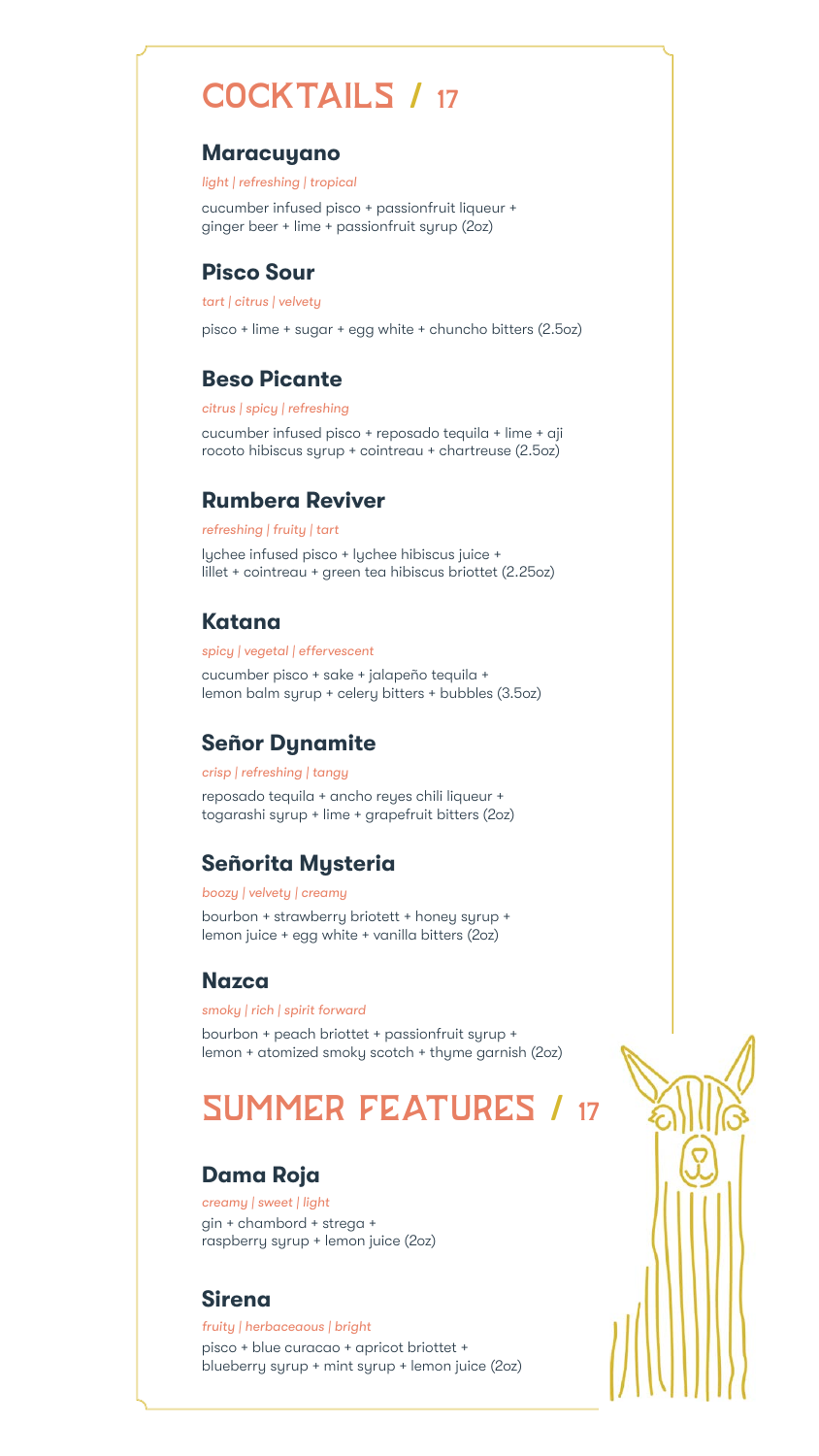



# **Inedit Draft 11 11**

*Barcelona, Spain*

# Sapporo 9

*Sapporo, Japan*

## **Estrella 8**

*Barcelona, Spain*

## **Audio/Visual 9**

*Ontario, Canada*

# **Miller High Life 8**

*Wisconsin, USA*

#### **Jurassic IPA 9**

*Ontario, Canada*

#### **Ransack IPA 9**

*Ontario, Canada*



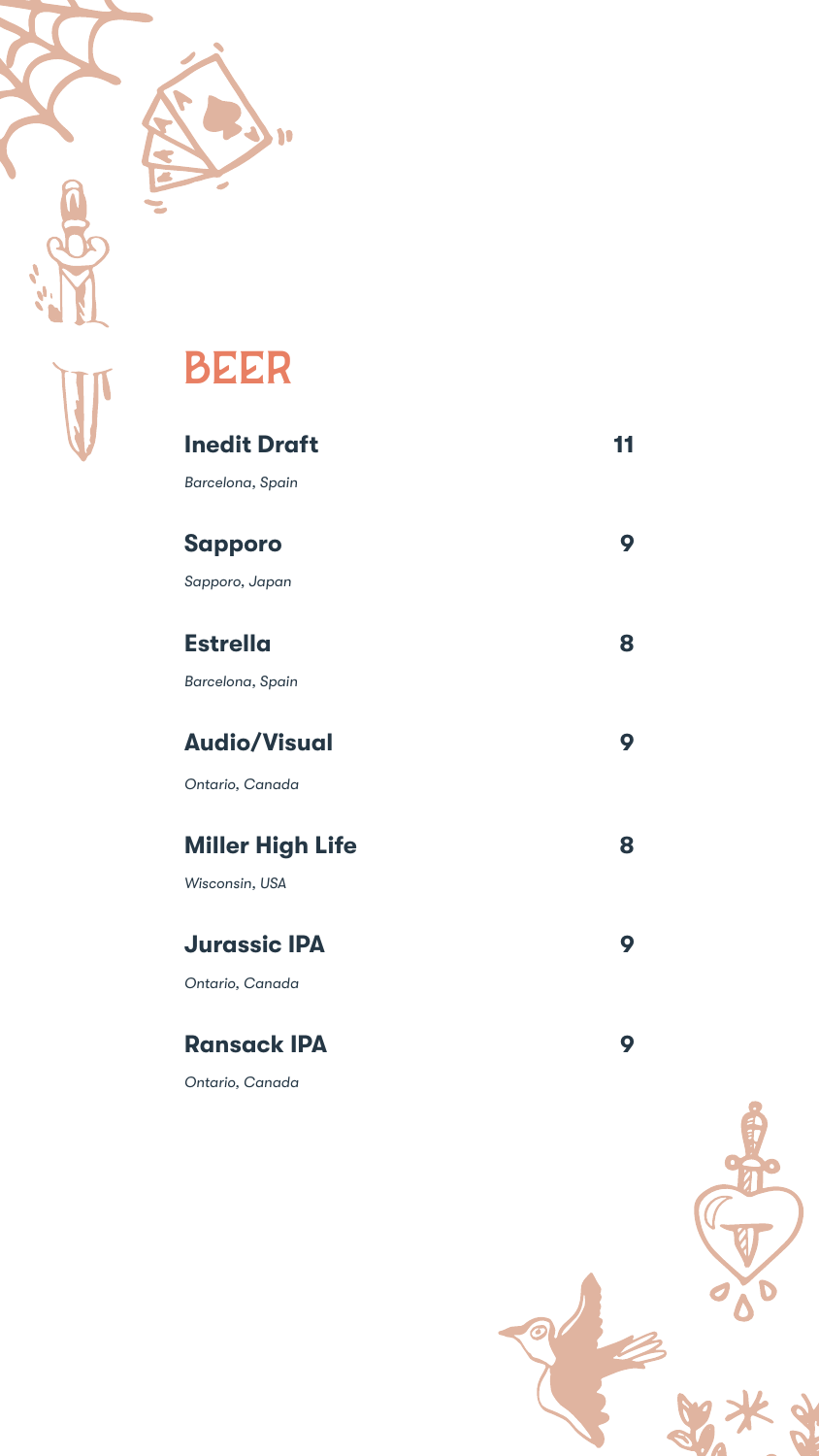

SAKE 40Z 40Z 300ml 720ml

# **JUNMAI**

Pure rice sake with no added distilled alcohol; full, rich body with high acidity.

#### **Sakeone 'Sakemoto' 16 75**

*Hyogo, Japan* 

# **SPARKLING JUNMAI GINJO**

Pure rice sake with no added distilled alcohol & rice milled to 60% or less of its original size; complex & delicate with fruity & floral flavours. Light body with crisp bubbles.

#### **Miyasaka 'Masumi Origarami' 120**

*Nagano, Japan* 

# **JUNMAI GINJO**

Pure rice sake with no added distilled alcohol & rice milled to 60% or less of its original size; complex & delicate with fruity & floral flavours.

#### **Miyasaka 'Masumi Aka Red' 18 120**

*Nagano, Japan* 

#### **Suzuki Shuzoten 'Tenmei Black' 20 140**

*Akita, Japan* 

# **JUNMAI GINJO NIGORI**

Rough-filtered, creamy sake with fantastic texture, body and flavours.

#### **Sakeone 'Momokawa Pearl' 80**

*Oregon, USA* 

# **GINJO**

Rice is milled to 60% or less of its original size and contains distilled brewer's alcohol to clean and lighten up the sake.

#### **Yoshi No Gawa 'Goku Jo' 120**

*Nigata, Japan* 

#### **JUNMAI DAIGINJO**

Pure rice sake with no added distilled alcohol & rice milled to 50% or less of its original size; fragrant and floral with high acidity.

#### **Tamanohikari 'Brilliant Soul' 60 135**

*Kyoto, Japan* 

#### **Dassai '50' 155**









*Yamaguchi, Japan*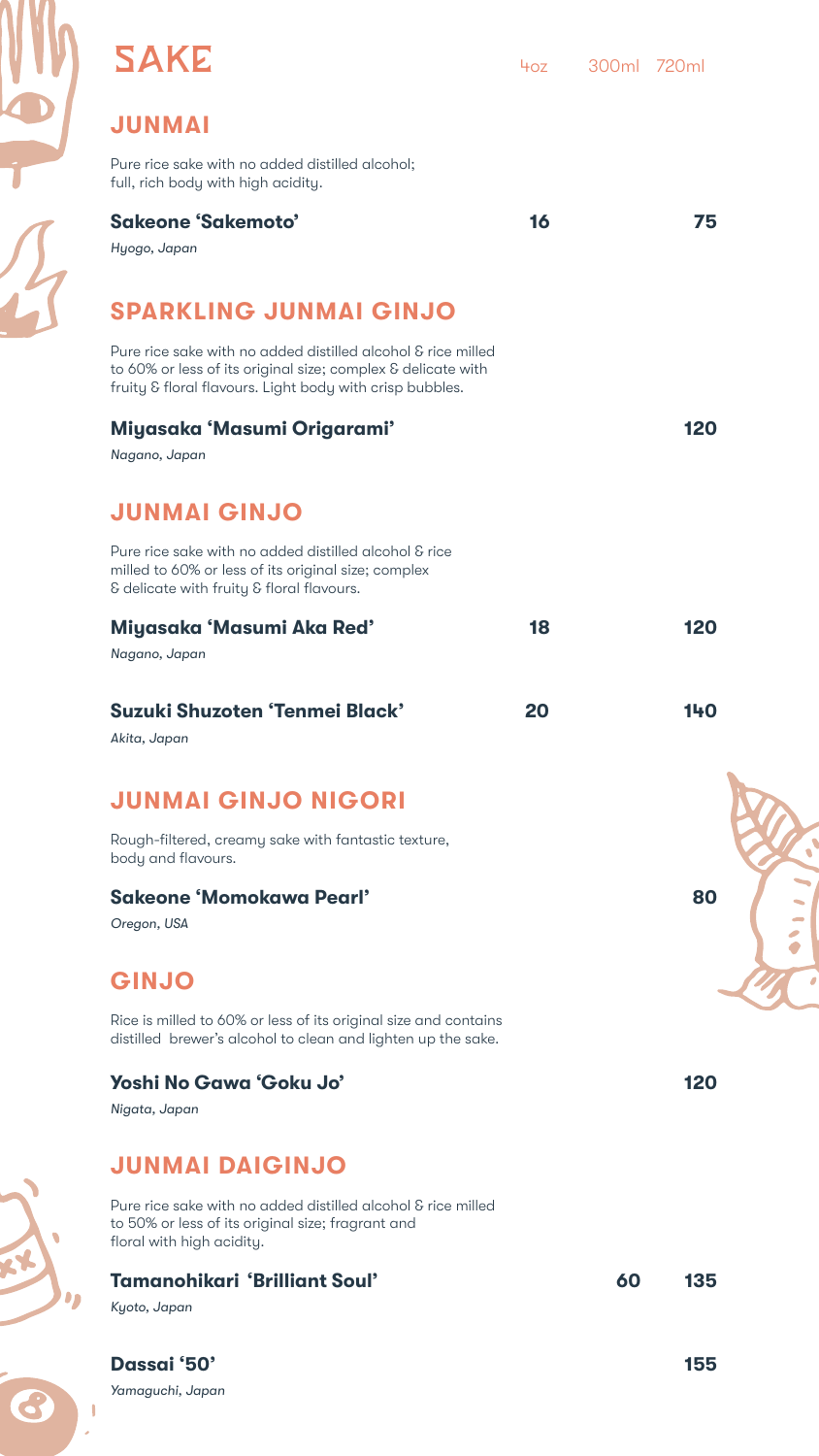

WINE



| SPARKLING                                        | $5$ oz | 9 <sub>oz</sub> | btl |
|--------------------------------------------------|--------|-----------------|-----|
| <b>Mionetto Prosecco</b>                         | 13     | 23              | 65  |
| Treviso, Italy                                   |        |                 |     |
| <b>Pares Balta</b>                               | 15     | <b>27</b>       | 75  |
| Cava, Penedes, NV                                |        |                 |     |
| <b>Raventos i Blanc 'L'Hereu' Blanc de Blanc</b> |        |                 | 85  |
| Catalonia, Spain, 2016                           |        |                 |     |
| <b>Mont Ferrant 'Agusti Vilaret'</b>             |        |                 | 100 |
| Cava, Penedes, 2008                              |        |                 |     |
| <b>Gosset Grande Reserve Brut 375mL</b>          |        |                 | 110 |
| Champagne, France                                |        |                 |     |
| <b>Bruno Paillard 'Premier Cuvée' Brut</b>       |        |                 | 145 |
| Champagne, France                                |        |                 |     |
| <b>Tarlant</b>                                   |        |                 | 165 |
| Champagne, France                                |        |                 |     |
| <b>Henri Giraud 'Dame-Jane' Rose</b>             |        |                 | 225 |
| Champagne, France                                |        |                 |     |
| <b>Veuve Clicquot</b>                            |        |                 | 235 |
| Champagne, France                                |        |                 |     |
|                                                  |        |                 |     |
| ROSÉ                                             | 50Z    | 9 <sub>oz</sub> | btl |
| <b>Pares Balta Pink</b>                          | 15     | 27              | 75  |
| Cava, Penedes, NV                                |        |                 |     |
| <b>Pardevalles Rosado</b>                        | 16     | 27              | 80  |
| Castilla y Leon, Spain, 2020                     |        |                 |     |
| <b>Akakies</b>                                   |        |                 | 75  |
| Macedonia, Greece, 2020                          |        |                 |     |

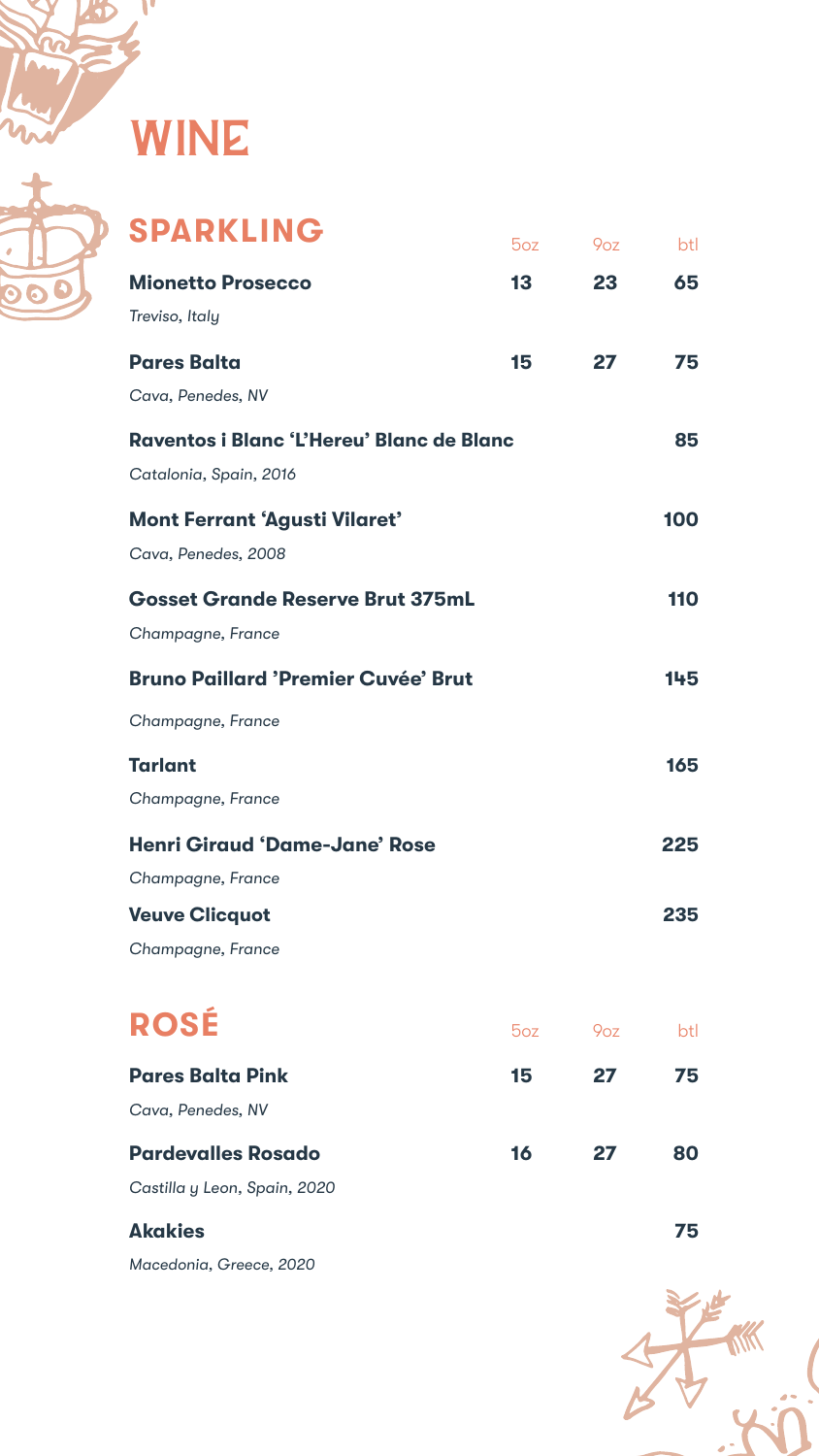| WHITE                                                         | 5oz | 9 <sub>oz</sub> | btl |  |
|---------------------------------------------------------------|-----|-----------------|-----|--|
| <b>Grisela Tessari Garganega</b>                              | 13  | 23              | 65  |  |
| Soave, Italy, 2020                                            |     |                 |     |  |
| <b>Château Haut Grelot Sauvignon</b><br><b>Blanc/Semillon</b> | 13  | 23              | 65  |  |
| Bordeaux, France, 2018                                        |     |                 |     |  |
| <b>La Lot Pinot Grigio</b>                                    | 13  | 23              | 70  |  |
| Trantino Alto Adrige, Italy, 2020                             |     |                 |     |  |
| <b>Hidden Bench Bistro Chardonnay</b>                         | 15  | 26              | 70  |  |
| Ontario, 2017                                                 |     |                 |     |  |
| <b>Inzolia Menfi</b>                                          | 17  | 28              | 85  |  |
| Italy, 2020                                                   |     |                 |     |  |
| <b>Etna Bianco</b>                                            | 17  | 28              | 85  |  |

 $\overline{\phantom{a}}$ 

| LUU DIUIIVV                                      |    | LV | $\bullet$ |
|--------------------------------------------------|----|----|-----------|
| Italy, 2020                                      |    |    |           |
| <b>Pearce Predhomme Pinot Gris</b>               | 17 | 28 | 85        |
| Oregon, Italy 2020                               |    |    |           |
| Latido                                           |    |    | 75        |
| Navarra, Spain, 2020                             |    |    |           |
| <b>Can Sumoi Xarel-Lo</b>                        |    |    | 100       |
| Penedes, Spain, 2018                             |    |    |           |
| <b>Château Chablis</b>                           |    |    | 120       |
| Burgundy, France, 2019                           |    |    |           |
| <b>Valdesil 'Pezas de Protela' Godello</b>       |    |    | 135       |
| Valdeorras, Spain, 2016                          |    |    |           |
| <b>Frederic Magnien 'Casse Têtes' Chardonnay</b> |    |    | 175       |
| Meursault, France, 2015                          |    |    |           |
| <b>Louis Jadot</b>                               |    |    | 450       |
| Bourgogne, France, 2013                          |    |    |           |
|                                                  |    |    |           |



 $\bullet$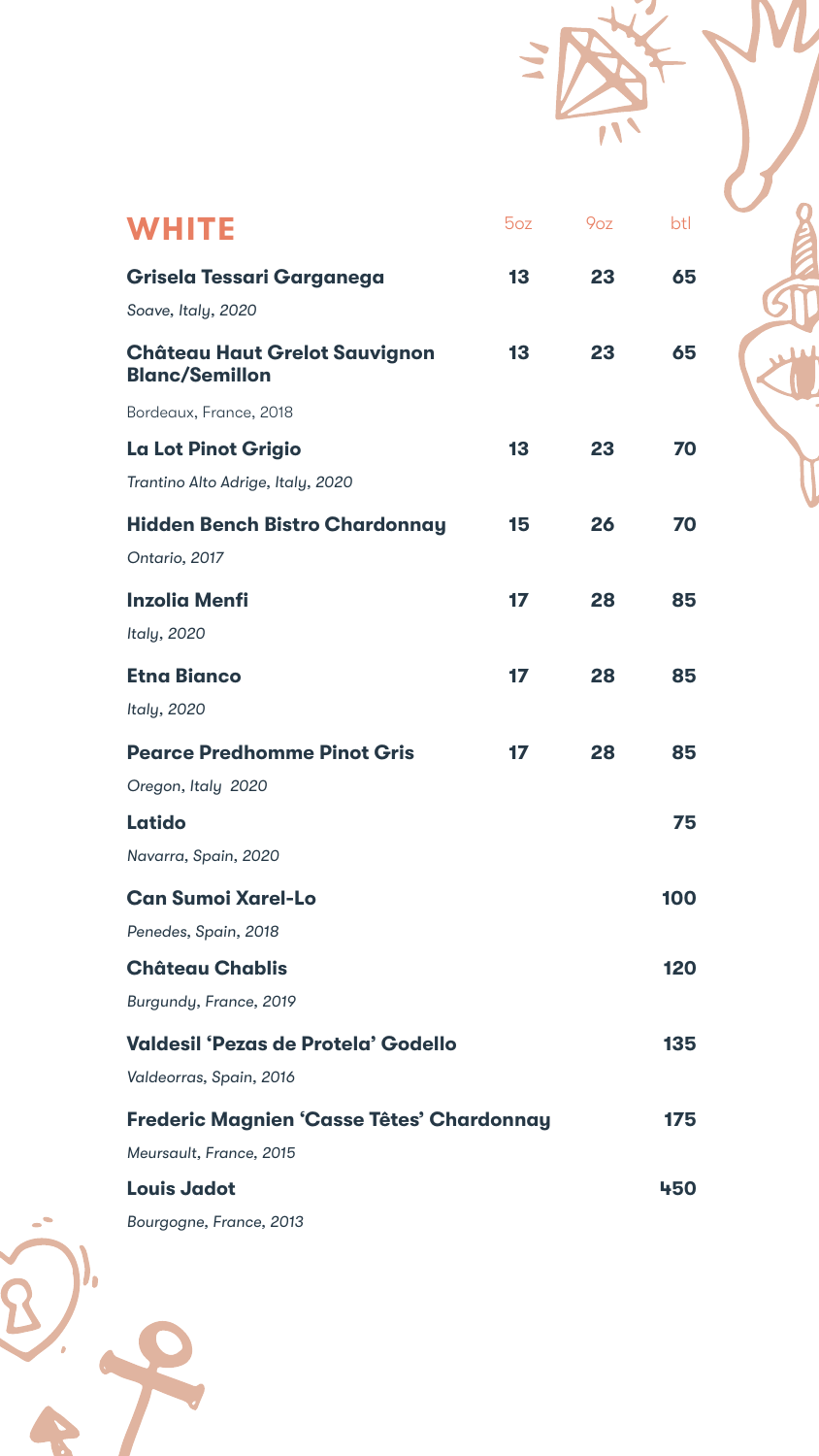

| RED                                            | 5oz | 9 <sub>oz</sub> | btl |
|------------------------------------------------|-----|-----------------|-----|
| <b>Marco Zunino Malbec</b>                     | 13  | 23              | 65  |
| Mendoza, Argentina, 2018                       |     |                 |     |
| <b>Le Devoy Domaines</b><br><b>Adré Aubert</b> | 15  | 26              | 75  |
| Grignan, France, 2019                          |     |                 |     |
| <b>Chianti Cappone</b>                         | 16  | 26              | 75  |
| Tuscany, Italy 2018                            |     |                 |     |
| <b>Château Lamartine</b>                       | 17  | 28              | 85  |
| Cahors, France, 2018                           |     |                 |     |
| <b>Leonus Cortonesi</b>                        | 17  | 28              | 85  |
| Toscana, Italy, 2020                           |     |                 |     |
| <b>Decero Cabernet Sauvianon</b>               | 19  | 32              | 100 |

|    |    | IVV                      |
|----|----|--------------------------|
|    |    |                          |
| 22 | 35 | 115                      |
|    |    |                          |
|    |    | 80                       |
|    |    |                          |
|    |    | 85                       |
|    |    |                          |
|    |    | 95                       |
|    |    |                          |
|    |    | 100                      |
|    |    |                          |
|    |    | 120                      |
|    |    |                          |
|    |    | 120                      |
|    |    |                          |
|    |    | $\overline{\phantom{a}}$ |